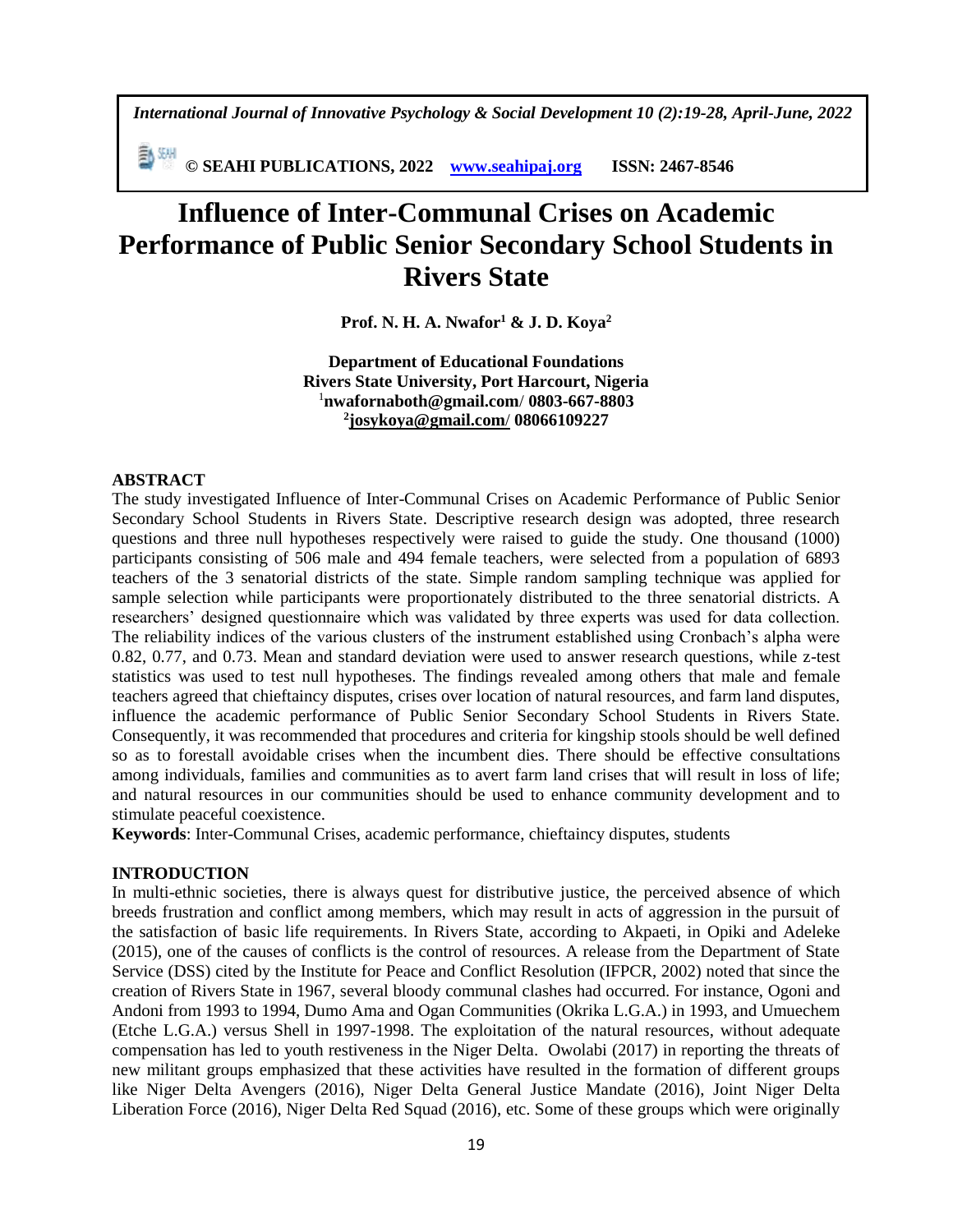formed to fight against the perceived marginalization and exploitation of the Niger Delta minorities, have over the period factionalized themselves; some are tagged cult groups, while some are being used against one another; some are roped into politics, bought over and/ or used by politicians (Taft,2015). Within the period under reference, communities were deserted, school activities and programs were abandoned as schools were forcefully shut. Final year students who could not afford transfer to other schools were denied external examinations, while some had to travel long distances or even relocate to enable them complete secondary school education. The conflicts between militants and oil companies have impacted negatively on the land and other environmental resources, thereby reducing the livelihood, development potentials of the natural resource base, as well as the educational development of the people.

#### **Statement of the Problem**

In every family, community or nation there is hardly a complete agreement on how to share common wealth, resources, power and status among individuals and groups, and on how to effect necessary changes and reforms (Fabiyi, Thontteh & Borisade, 2012). Conflict is an ever-present process in human relations. Since different groups and individuals have diverse interests, aims, objectives and aspirations of some individuals or groups will always conflict with those of others. When conflict persists and remains unresolved, it may degenerate to crisis. Omah (2013) states that conflict is pervasive and inevitable because whenever people interact, there is always the possibility of the emergence or manifestation of conflicts. In recent times, crises across communities in Nigeria have assumed a worrisome proportion and dimensions. In Rivers State for instance, there were crisis that involved members of the same family in sharing farm land; contesting for chieftaincy stool or political office. There have also been cult related conflicts within the same family or between two families in the same community or different communities. In many of such cases, hitherto friendly families and communities suddenly carry arms against each other in a quest to dominate, oppress and sideline the contending families.

In order to curb the ever-increasing conflict among rural communities, state government, community heads and religious leaders have made several efforts by setting up internal security mechanisms across the disputant families and communities to address these increasing menace. Furthermore, other techniques or measures for reconciliation such as negotiation, mediation and dialogue had often been adopted. In recent times, due to the reoccurrence of communal conflicts, the state government has taken drastic measures to curbing the increasing wave of communal conflicts. In spite of all these and other punitive measures, there is still increase in communal unrest in some families and communities.

Experience and records have shown that whenever these crises loom, communities are deserted, all institutions including educational institutions are shut down, academic activities are abruptly halted and in some cases school facilities are destroyed and looted. Under such circumstances, the desired excellent performance in educational institutions becomes questionable. These conflicts no doubt, have negative impact on the land and other environmental resources, which truncate the livelihood and development potentials of the people. However, little or no empirical evidence has been advanced with regards to the influence of chieftaincy disputes, crises over location of natural resources and farm land dispute on the academic performance of public senior secondary school students. It is against this backdrop that this study seeks to investigate teachers' perception of the influence of inter communal crises on the academic performance of Public Senior Secondary School Students in Rivers State.

#### **Objectives of the Research**

This research intends to:

- 1. Determine the extent to which chieftaincy disputes influence the academic performance of Public Senior Secondary School Students in Rivers State.
- 2. Ascertain the extent to which crises over location of natural resources influence the academic performance of Public Senior Secondary School Students in Rivers State.
- 3. Establish the extent to which farm land disputes influence the academic performance of Public Senior Secondary School Students in Rivers State.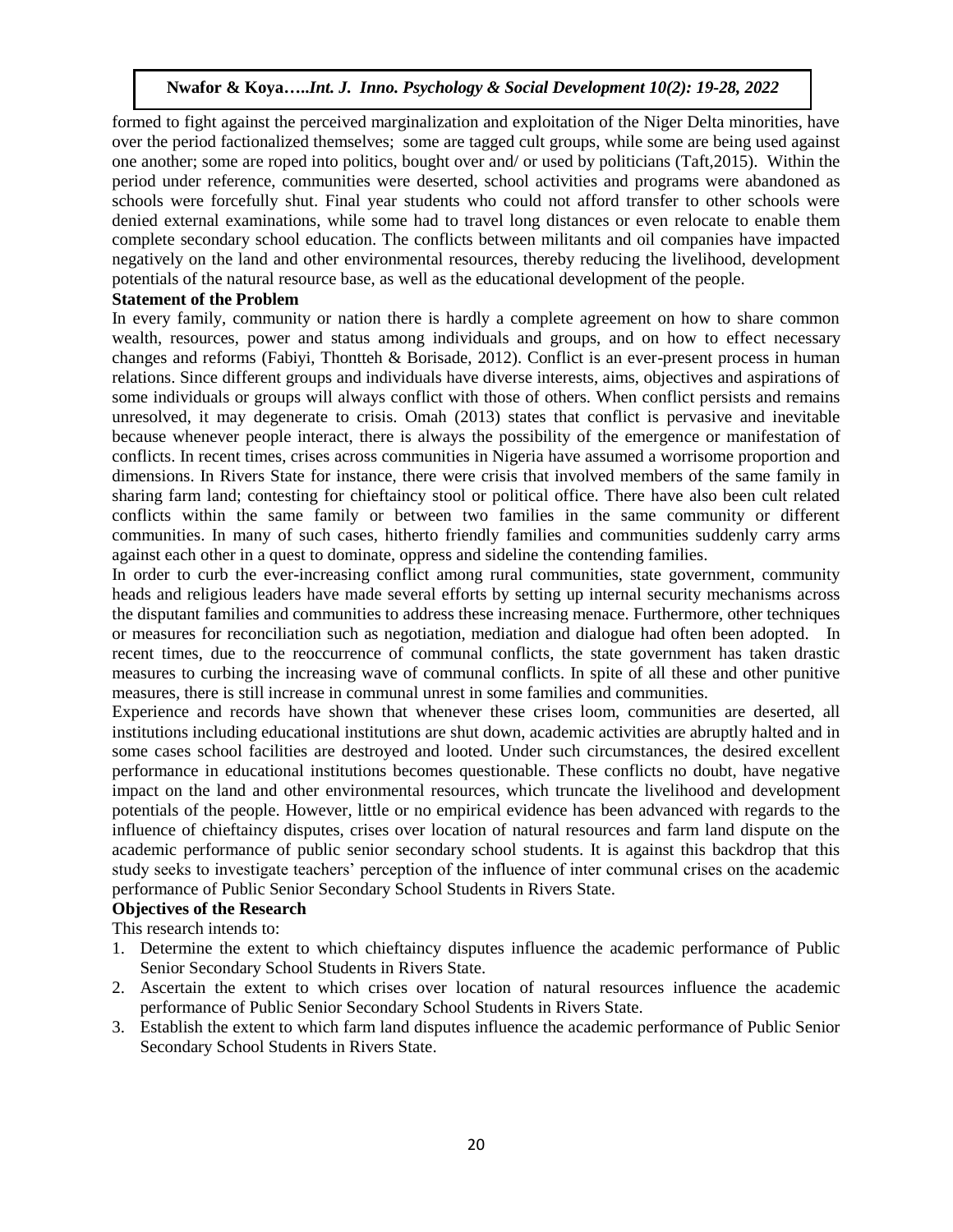## **Research Questions**

The following research questions guided the study:

- 1. What is the extent to which chieftaincy disputes influence the academic performance of Public Senior Secondary School Students in Rivers States?
- 2. To what extent does crises over location of natural resources influence the academic performance of Public Senior Secondary School Students in Rivers States?
- 3. What is extent to which farm land disputes influence the academic performance of Public Senior Secondary School Students in Rivers State?

## **Null Hypotheses**

The following null hypotheses at 0.05 level of significance were tested for the study:

- 1. There is no significant difference in the mean ratings of male and female teachers on the influence of chieftaincy disputes on academic performance of Public Senior Secondary School Students in Rivers States.
- 2. There is no significant difference in the mean ratings of male and female teachers on the influence of crises over location of natural resources on academic performance of Public Senior Secondary School Students in Rivers States.
- 3. There is no significant difference in the mean ratings of male and female teachers on the influence of farm land disputes on the academic performance of Public Senior Secondary School Students in Rivers States.

## **METHODOLOGY**

## **Research Design**

The study adopted the descriptive survey research design. Aggarwall (2015) sees the descriptive research design to involve gathering of information about prevailing conditions or situations for the purpose of description and interpretation. It involves gathering, analyzing and interpreting of data that relates to the types, causes and effects of communal crises or other existing circumstances. Hence the design was considered appropriate for this study. The population for the study consisted 6893 teachers of the Public Senior Secondary Schools in Rivers State and a sample size of 1000 teachers was used for the study that is 506, males and 494 females. Records from the Statistics Department of the Rivers State Senior Secondary Schools Board (RSSSSB) show that as at 2021, there are 6,893 teachers in the 286 Senior Secondary Schools in the state made up of 3490 males and 3403 females. The population was stratified into the senatorial districts of Rivers East, Rivers South West and Rivers West as shown below.

| Table 1: Population Distribution of Teachers in Rivers State according to Senatorial Districts. |             |                |                 |                 |              |  |  |  |  |  |
|-------------------------------------------------------------------------------------------------|-------------|----------------|-----------------|-----------------|--------------|--|--|--|--|--|
| <b>Senatorial</b>                                                                               | No of       | No of          | No of male      | No of female    | <b>Total</b> |  |  |  |  |  |
| <b>Districts</b>                                                                                | <b>LGAs</b> | <b>Schools</b> | <b>Teachers</b> | <b>Teachers</b> |              |  |  |  |  |  |
| <b>Rivers East</b>                                                                              | 7           | 107            | 1572            | 2190            | 3762         |  |  |  |  |  |
| Rivers South<br>West                                                                            | 8           | 82             | 1015            | 608             | 1623         |  |  |  |  |  |
| <b>Rivers West</b>                                                                              | 8           | 97             | 903             | 605             | 1508         |  |  |  |  |  |
| <b>Total</b>                                                                                    | 23          | 286            | 3490            | 3403            | 6893         |  |  |  |  |  |

**Source**: Planning, Research and Statistics Department, RSSSSB, Port Harcourt, 2021.

The simple random technique was adopted to select the schools and the participants from each school. Thus, multistage, stratified, proportionate and simple random sampling techniques were applied in the sample selection. At a first stage of sample size determination, 14% of the entire population was considered reasonable as the value surpasses 378 that the use of Taro Yamen's or the National Educational Association (NEA) models would yield (Krejcie & Morgan, Baridam in Ukwuije & Orluwene, 2012). At a second stage, the same percentage was applied to all strata (3 senatorial districts)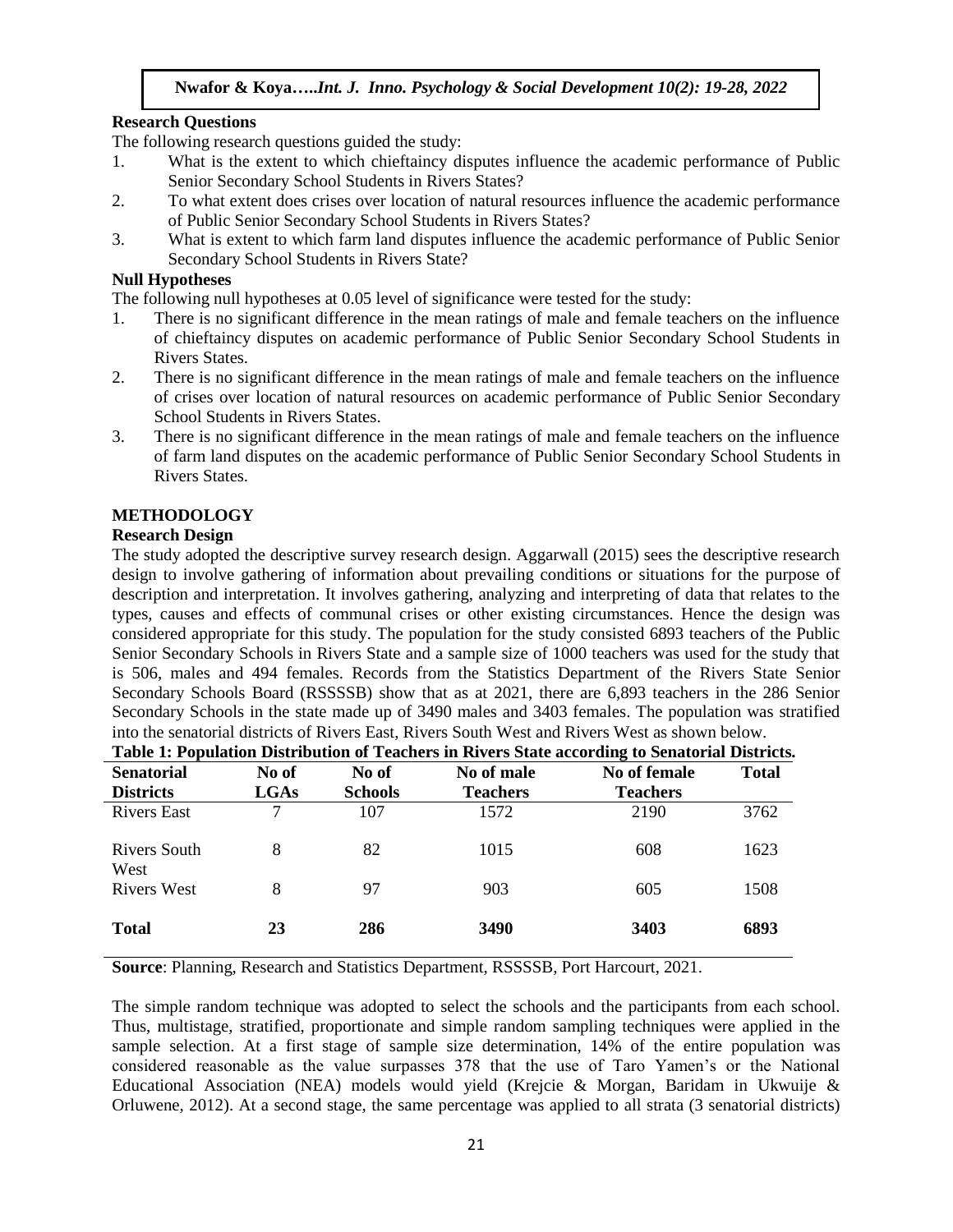to determine sample size per senatorial district, number of schools per senatorial district, and the number of male and female teachers per senatorial district. At the final stage, the number of respondents per school was then determined proportionately. Schools were sampled from all local government areas of each senatorial district. A researchers' designed instrument was used for data collection. The instrument is made up of two parts A and B. Part A captures the demographic information of respondents including their gender. Part B consists of three clusters, each eliciting data on each of the variables of the study. Cluster 1 deals with chieftaincy disputes, cluster 2 with location of natural resources, cluster 3 on farm land disputes. All clusters of the instrument were modeled to a four-point Likert type rating scale of very high extent (VHE): four point; high extent (HE): three-point, low extent (LE): two point and very low extent (VLE): one point.

To determine the face and content validity of the instrument, copies were given to three experts in the Department of Educational Foundations, Rivers State University, Port Harcourt.

In order to establish the reliability of the instrument that was used for this study, the Cronbach's Alpha method was adopted and the reliability indices obtained for the various clusters were 0.82, 0.77, 0.73 after some copies of the instrument were administered to twenty teachers of Public Senior Secondary Schools in Rivers State, who were not part of the sample for this study. Their responses were then analyzed using Cronbachs' Alpha Method. The data collected for the study were analyzed by the researchers using the descriptive and inferential statistics. Mean and standard deviation were used to answer the research questions using the following boundaries for decision making:

- $0.1 1.4$  Low Exent (LE)
- 1.5 2.4 Moderate Extent (ME)
- $2.5 4.0$  High Extent (HE).

The z – test statistical analysis was used to test the null hypotheses at the 0.05 significance level. A null hypothesis was accepted if the computed  $z -$  value was lower than the critical at 0.05 level of significance, and was rejected if otherwise.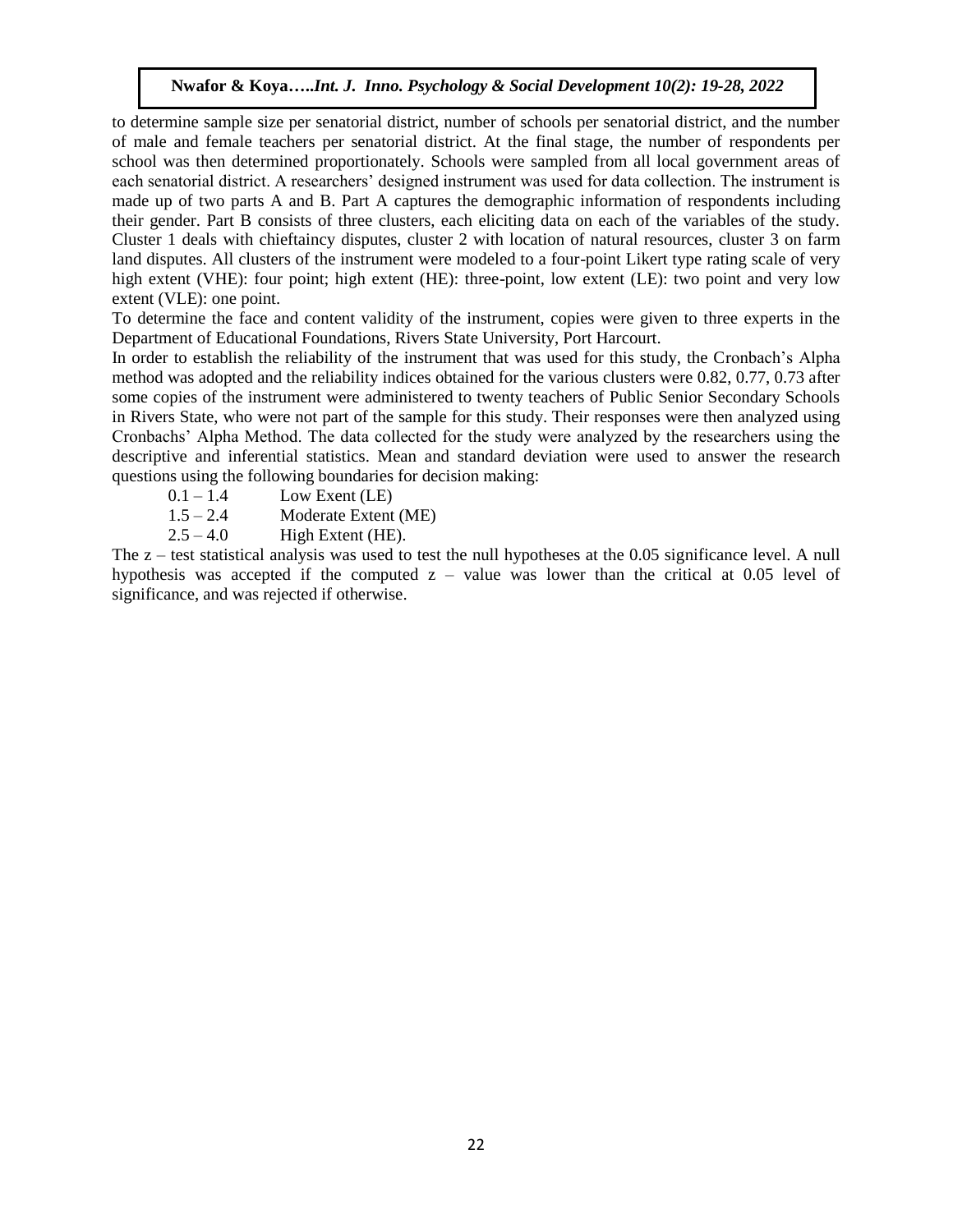## **RESULT**

## **Research Question 1**

*What is the extent to which chieftaincy disputes influence the academic performance of Public Senior Secondary School Students in Rivers States?* 

**Table 2: Mean Ratings on the Influence of Chieftaincy Dispute on Academic Performance of Public Senior Secondary School Students in Rivers State. N = 1000**

|              |                                                                                                                                                     | Male $=(506)$ |      | <b>Female</b><br>$= (494)$ |           | Aggregate                 | RK<br>S   |    |
|--------------|-----------------------------------------------------------------------------------------------------------------------------------------------------|---------------|------|----------------------------|-----------|---------------------------|-----------|----|
|              |                                                                                                                                                     | $\bar{X}$     | SD   | $\overline{X}$             | <b>SD</b> | $\overline{\overline{X}}$ | <b>SD</b> |    |
| $\mathbf{1}$ | Argument between community chiefs sometimes<br>result in communal fights that hinders academic<br>activities of students                            | 2.97          | 1.01 | 2.87                       | 1.07      | 2.92                      | 1.04      | HE |
| 2            | Succession to chieftaincy stool brings fighting in<br>the communities that hinders free movement and<br>hence attendance to school.                 | 2.91          | 1.04 | 2.89                       | 1.08      | 2.90                      | 1.06      | HE |
| 3            | The hope to ascend to chieftaincy position through<br>hereditary has made heirs not to be serious with<br>academic activities                       | 2.89          | 1.05 | 2.91                       | 1.06      | 2.90                      | 1.06      | HE |
| 4            | School structures are being destroyed in the cause<br>of crises from chieftaincy stools                                                             | 2.94          | 1.03 | 2.88                       | 1.08      | 2.91                      | 1.06      | HE |
| 5            | School heads who hold chieftaincy titles sometimes<br>school because<br>absent themselves<br>from<br>- of<br>chieftaincy disputes                   | 2.92          | 1.04 | 2.87                       | 1.08      | 2.90                      | 1.06      | HE |
| 6            | Some chiefs entice their subjects who are students<br>with socio-economic benefits to win their support<br>in time of crises                        | 2.87          | 1.07 | 2.92                       | 1.07      | 2.90                      | 1.07      | HE |
| 7            | Traditional policies between clans and community<br>leadership clashes result to crises leading to<br>temporary closure of schools.                 | 2.92          | 1.05 | 2.90                       | 1.08      | 2.91                      | 1.07      | HE |
| 8            | Politicians and companies foment crises through<br>the community chiefs and this disrupts peaceful<br>coexistence that enhance academic activities. | 2.91          | 1.05 | 2.90                       | 1.07      | 2.91                      | 1.06      | HE |
| 9            | Families have lost potential intelligent children due<br>to chieftaincy crises                                                                      | 2.91          | 1.01 | 2.90                       | 1.08      | 2.91                      | 1.04      | HE |
| 10           | Early ascension to chieftaincy position has<br>hampered the furtherance of education of some<br>individuals                                         | 2.93          | 1.03 | 2.89                       | 1.07      | 2.91                      | 1.05      | HE |
| 11           | Chieftaincy positions interfere with academic<br>pursuit of occupants                                                                               | 2.94          | 1.03 | 2.90                       | 1.08      | 2.92                      | 1.06      | HE |
|              | <b>Grand mean</b>                                                                                                                                   | 2.92          | 1.04 | 2.89                       | 1.07      | 2.91                      | 1.06      | HE |

#### *Source: Field study 2021*

Table 2 from the result it can be observed that the mean scores and standard deviation of the male and female teachers on all items is within the decision mean of  $2.5 - 4.0$ . With the grand mean of 2.92 for male teachers and 2.89 for female teachers, all lying within the acceptable mean score (mean cut-off point) of 2.50 and above. Since the mean scores of the respondents are above the minimum mean range of 2.50 and above for high extent set by the researcher, it can therefore be concluded that chieftaincy disputes influence the academic performance of Public Senior Secondary School Students.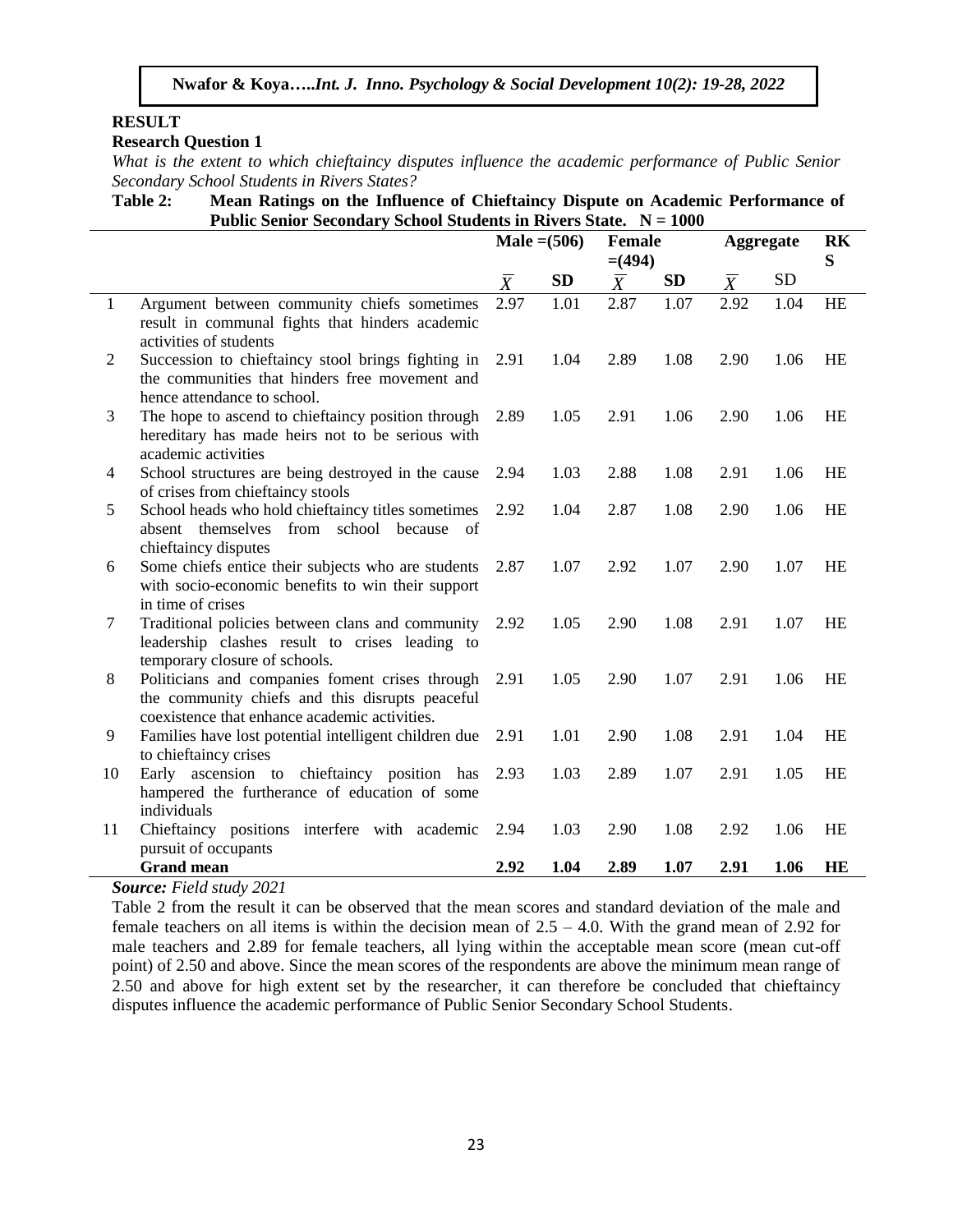## **Research Question 2**

*To what extent does crisis over location of natural resources influence the academic performance of Public Senior Secondary School Students in Rivers States?* 

**Table 3: Mean Ratings on the Influence of Location of Natural Resources on Academic Performance of Public Senior Secondary School Students in Rivers State. N = 1000**

|   |                                                                                                                                                                           | $Male = (506)$ |           | <b>Female</b>  |           | <b>Aggregate</b> | RK        |           |
|---|---------------------------------------------------------------------------------------------------------------------------------------------------------------------------|----------------|-----------|----------------|-----------|------------------|-----------|-----------|
|   |                                                                                                                                                                           |                |           | $= (494)$      |           |                  |           | S         |
|   |                                                                                                                                                                           | $\overline{X}$ | <b>SD</b> | $\overline{X}$ | <b>SD</b> | $\overline{X}$   | <b>SD</b> |           |
| 1 | Natural resource-rich regions seek to split away<br>from the rest of a country leading to secessionist<br>conflict that affect school program                             | 2.88           | 1.08      | 2.87           | 1.07      | 2.89             | 1.07      | <b>HE</b> |
| 2 | Communal clashes resulting from location of<br>natural resources leads to temporary closure of<br>schools                                                                 | 2.99           | 0.98      | 2.87           | 1.06      | 2.93             | 1.02      | <b>HE</b> |
| 3 | Resources such as oil, natural gas, minerals and<br>timber are major sources of national income, part<br>of which is used for education budget.                           | 2.90           | 1.05      | 2.89           | 1.05      | 2.90             | 1.05      | HE        |
| 4 | Conflict over location of resources enhances the<br>evolution and involvement of school children in<br>secret cultism which affect their academic<br>performances.        | 2.89           | 1.04      | 2.88           | 1.05      | 2.89             | 1.05      | <b>HE</b> |
| 5 | Children who witness inter-community violence<br>over ownership of oil wells develop low self-<br>esteem which affects their academic performance                         | 2.94           | 1.03      | 2.86           | 1.07      | 2.90             | 1.05      | HE        |
| 6 | Cumulative impact of multiple small-scale<br>clashes, typically over land, livestock or fresh<br>water affect school programmes resulting to poor<br>academic performance | 2.91           | 1.04      | 2.86           | 1.06      | 2.89             | 1.05      | <b>HE</b> |
| 7 | Anxiety of land disputes among family members<br>reduces students' concentration on academic<br>work.                                                                     | 2.92           | 1.04      | 2.87           | 1.09      | 2.90             | 1.05      | HE        |
| 8 | Quarrels among family members over landed<br>property results in students' low interest in school<br>work.                                                                | 2.90           | 1.05      | 2.94           | 1.05      | 2.92             | 1.05      | <b>HE</b> |
| 9 | Community protests against exploitation of 2.90<br>natural resources obstruct school activities and<br>programs.                                                          |                | 1.05      | 2.94           | 1.05      | 2.92             | 1.05      | <b>HE</b> |
|   | <b>Grand mean</b>                                                                                                                                                         | 2.91           | 1.04      | 2.87           | 1.06      | 2.91             | 1.05      |           |

*Source: Field study 2021*

Table 3 from the result it can be observed that the mean scores and standard deviation of the respondents' male and female teachers on all items is above the minimum decision mean of 2.50 for high extent. On the whole the grand mean of 2.91 and 2.87 for male and female, it could therefore, be concluded that location of natural resources influences the academic performance of Public Senior Secondary School Students in Rivers States.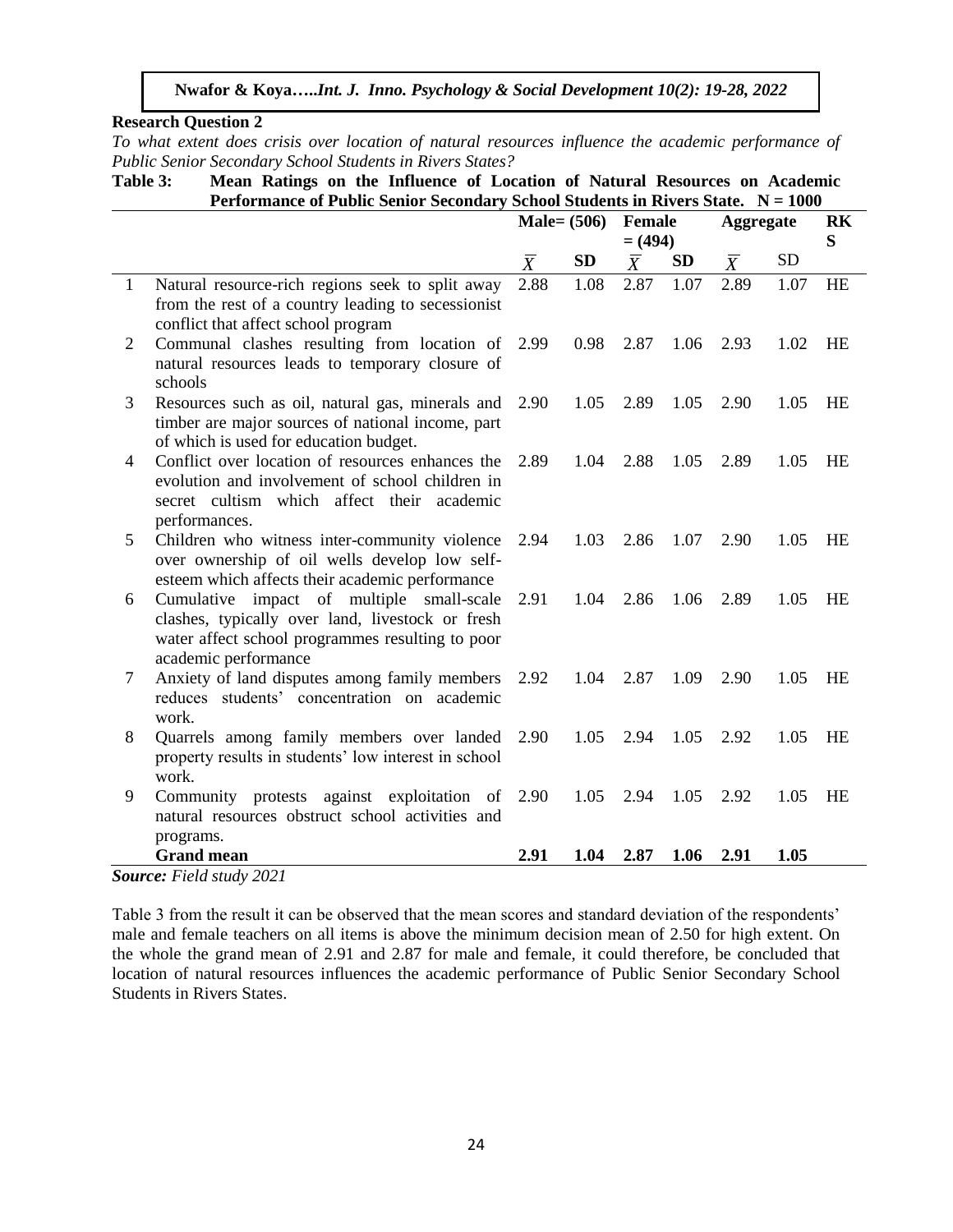## **Research Question 3**

*What is the extent to which farm land disputes influence the academic performance of Public Senior Secondary School Students in Rivers States?* 

**Table 4: Mean Ratings on the Influence of Farm Land Dispute on Academic Performance of Public Senior Secondary School Students in Rivers State. N = 1000** 

|         |                                                                                                                            | Male $= (506)$ |                       | <b>Female</b> |           | <b>Aggregate</b> |      | <b>RKS</b> |  |
|---------|----------------------------------------------------------------------------------------------------------------------------|----------------|-----------------------|---------------|-----------|------------------|------|------------|--|
|         |                                                                                                                            |                |                       | $= (494)$     |           |                  |      |            |  |
|         |                                                                                                                            | $\overline{X}$ | <b>SD</b>             | $\bar{X}$     | <b>SD</b> | $\overline{X}$   | SD   |            |  |
| 1       | Disputes between individuals, groups and<br>communities affect school activities                                           | 2.89           | 1.05                  | 2.88          | 1.09      | 2.89             | 1.07 | <b>HE</b>  |  |
| 2       | Schools can be destroyed on account of the<br>ownership of the land where the school is<br>located.                        | 2.92           | 1.04                  | 2.90          | 1.08      | 2.91             | 1.06 | <b>HE</b>  |  |
| 3       | Students can be hindered from going to 2.92<br>school because of land disputes that results to<br>inter-community fighting |                | 1.02                  | 2.89          | 1.06      | 2.91             | 1.04 | HE         |  |
| 4       | ownership disputes<br>Land<br>hinder<br>can<br>community and government from building<br>schools                           | 2.96           | 1.02                  | 2.89          | 1.06      | 2.93             | 1.04 | HE         |  |
| 5       | Land disputes in some communities have<br>resulted in transfer and the death of teachers                                   | 2.90           | 1.06                  | 2.89          | 1.06      | 2.90             | 1.06 | HE         |  |
| 6       | Land disputes often result in non-acceptance<br>of teachers postings to such areas.                                        | 2.90           | 1.02                  | 2.89          | 1.08      | 2.90             | 1.05 | <b>HE</b>  |  |
| 7       | Pupils enrolment is badly affected as a result 2.89<br>of communal crises                                                  |                | 1.05                  | 2.89          | 1.08      | 2.90             | 1.07 | <b>HE</b>  |  |
| --- - - | <b>Grand mean</b><br>$\mathbf{v}$<br>$\mathbf{r}$ and $\mathbf{r}$                                                         | 2.91           | 1.04<br>$\sim$ $\sim$ | 2.89          | 1.07      | 2.90             | 1.06 | HE         |  |

*Field study 2021: Acceptable mean score (mean cut-off point) is 2.50 and above*

Table 4. The item by item mean scores of the responses of male and female teachers show that disputes on land often occur between individuals, groups and communities and schools can be destroyed on account of the ownership of the land where the school is located with a mean rating of 2.92 and 2.90. From the results in the table 4.3, it can be observed that the mean scores of male and female teachers are higher than the minimum boundary of 2.50 for high extent, which implies that farm land disputes influence the academic performance of Public Senior Secondary School Students in Rivers States to a high extent.

## **Hypothesis 1:**

There is no significant difference in the mean ratings of male and female teachers on the influence of chieftaincy disputes on academic performance of Public Senior Secondary School Students in Rivers States.

**Table 5: z-test Analysis of Male and Female Teacher's Responses on the Influence of Chieftaincy Disputes on Academic Performance of Public Senior Secondary School Students in Rivers States**

| $\cdots$               |     |      |      |                  |        |        |      |                           |
|------------------------|-----|------|------|------------------|--------|--------|------|---------------------------|
| <b>Variables</b>       | N   | Mean | SD   | <b>Std Error</b> | z-calc | z-crit | A    | <b>Remarks</b>            |
| Male Teachers          | 506 | 2.92 | 1.04 |                  |        |        |      |                           |
|                        |     |      |      | 0.06             | 0.46   | 1.96   | 0.05 | <b>Not</b><br>Significant |
| <b>Female Teachers</b> | 494 | 2.89 | 1.07 |                  |        |        |      |                           |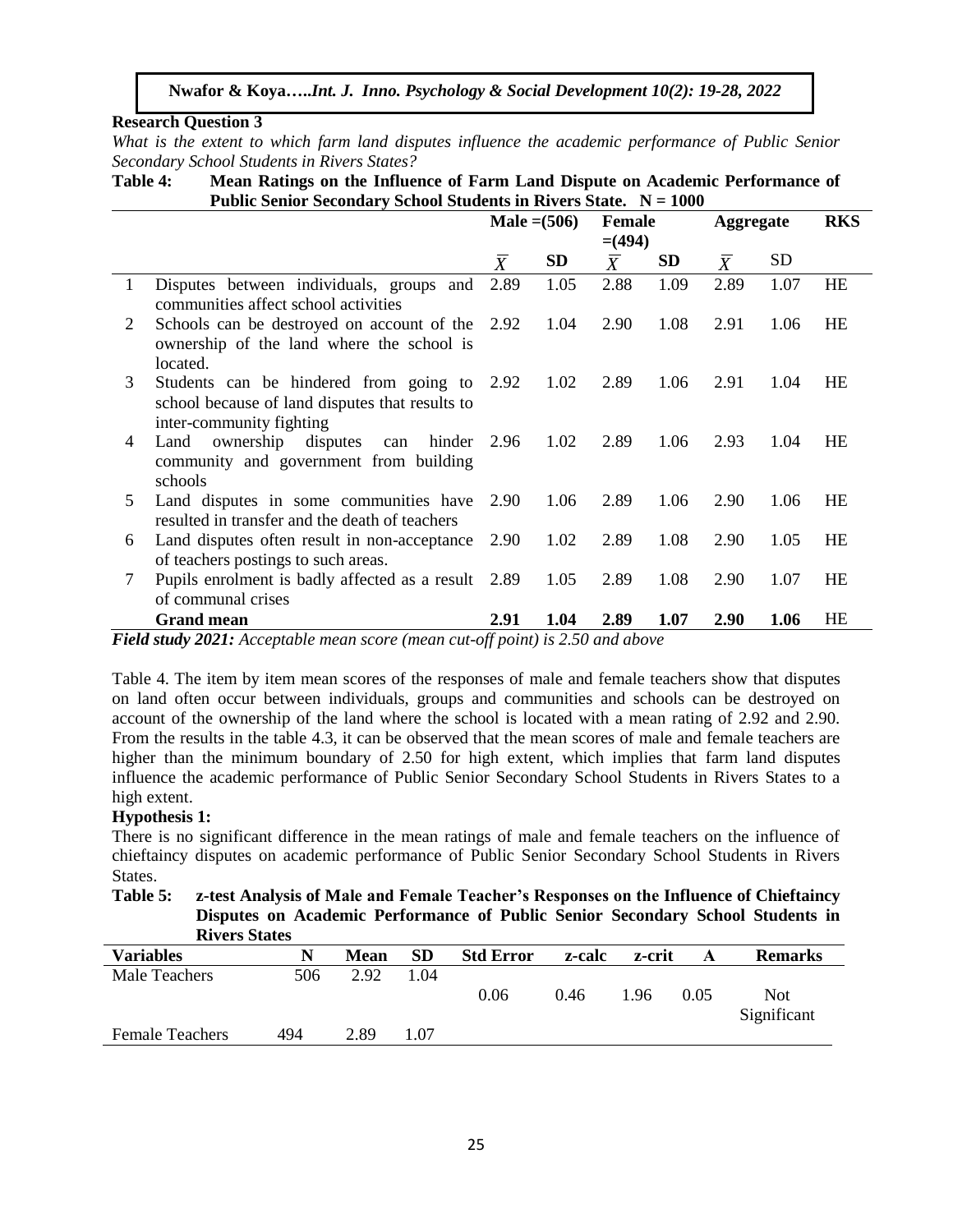The table reveals a calculated z-value of 0.46 which is far below the critical value of 1.96. This computed or observed value is not significant at 0.05 level and therefore any significant difference may be attributed to sampling error; hence the null hypothesis of no significant difference in the mean response of male and female teachers on the influence of chieftaincy disputes on academic performance of Public Senior Secondary School Students in Rivers State.

## **Hypothesis 2:**

Male and female teachers do not differ significantly on their mean ratings on the influence of crises over location of natural resources on academic performance of Public Senior Secondary School Students in Rivers States.

| Table 6: | z-test Analysis of Male and Female Teacher's Responses on the Influence of Crises |
|----------|-----------------------------------------------------------------------------------|
|          | over Location of Natural Resources on Academic Performance of Public Senior       |
|          | <b>Secondary School Students in Rivers States</b>                                 |

| <b>Variables</b>       | N   | Mean | <b>SD</b> | <b>Std Error</b> | z-calc | z-crit | A    | <b>Remarks</b> |
|------------------------|-----|------|-----------|------------------|--------|--------|------|----------------|
| Male Teachers          | 506 | 2.91 | 1.04      |                  |        |        |      |                |
|                        |     |      |           | 0.06             | 0.62   | 1.96   | 0.05 | <b>Not</b>     |
| <b>Female Teachers</b> | 494 | 2.87 | l.06      |                  |        |        |      | Significant    |

From the table, it could be observed that the computed value of z (0.62) is less than the critical value (1.96). Since the calculated value is less than the critical value, the null hypothesis is accepted at 0.05 level of significant. The implication is that the difference is not significant and any other observed difference can be due to chance.

## **Hypothesis 3**

There is no significant difference in the mean ratings of male and female teachers on the influence of farm land disputes on the academic performance of Public Senior Secondary School Students in Rivers States.

#### **Table 7: z-test Analysis of Male and Female Teacher's Responses on the Influence of Farm Land Dispute on Academic Performance of Public Senior Secondary School Students in Rivers States**

|                        | $\cdots$ |             |           |                  |        |        |      |                     |
|------------------------|----------|-------------|-----------|------------------|--------|--------|------|---------------------|
| <b>Variables</b>       | N        | <b>Mean</b> | <b>SD</b> | <b>Std Error</b> | z-calc | z-crit | A    | <b>Remarks</b>      |
| Male Teachers          | 506      | 2.91        | 1.04      |                  |        |        |      |                     |
|                        |          |             |           | 0.06             | 0.31   | 1.96   | 0.05 | Not.<br>significant |
| <b>Female Teachers</b> | 494      | 2.89        | 1.07      |                  |        |        |      |                     |

The result of the z-test analysis above shows that the calculated value of t is less than the table value that is  $\{z \text{ calc } (0.31) < z \text{ cri } (1.96)\}\.$  Since the calculated z-value is less than tabulated value, it implies that the computed value is not significant at the 0.05 level. Therefore, the null hypothesis of no significant difference between the mean male and female teachers on the influence of farm land disputes on the academic performance of Public Senior Secondary School Students in Rivers State is accepted.

## **DISCUSSION OF FINDINGS**

The result in table 2 shows that the respondents did agree that chieftaincy disputes have influence on academic performance of Public Senior Secondary School Students to a high extent. The findings of this study are in line with the finding of Ray  $\&$  Eizlini (2011) who found that chiefs played active roles in the colonial administration to the envy of the educated elites. They performed functions such as tax collection and administration of customary laws. At present, the institution has been integrated into the State as an administrative extension, though this role is fraught with ambiguity due to the absence of any constitutional role assigned chieftaincy in the 1979, 1993, and 1999 constitutions. In the same vein, Ray & Eizlini (2011) opined that occupation of the stool of the His Royal Highness is hereditary and candidacy for the position is limited to a specified list of notables from those families who have the right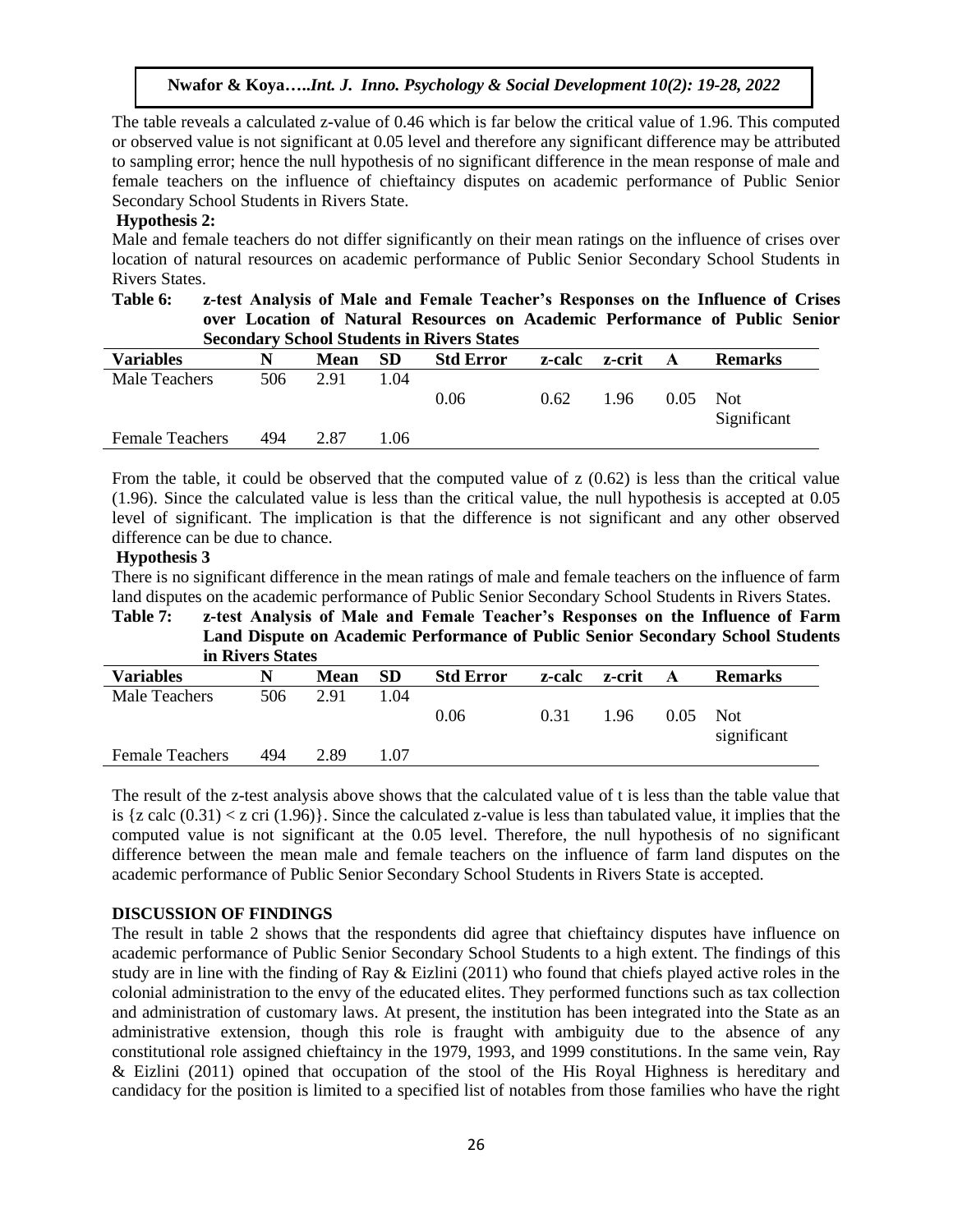to the throne (these are the Ado and Amakiri families in Okrika and Buguma respectively) and are elected solely by those from the royal families. The chiefs are the recognized heads of the larger extended families that trace their origin to a common ancestor, thus only direct descendants of a given lineage can aspire to the stool of the compound chief. In all cases, access to the throne can be either patrilineal or matrilineal however, nobility in history or significant achievement mostly measured in terms of wealth warrants either creation of additional chieftaincy stools or conferment of honorary chieftaincy tittles.

The findings in table 3 show that the respondents accepted that to a high extent, crises over location of natural resources influenced academic performance of Public Senior Secondary School Students in Rivers State. However, the effect may be at variance from one location to another. The findings of this study are in agreement with the findings of Hellstrom (2003), who agreed in conflict literature that natural resources conflicts are unavoidable, particularly because stakeholders have different competing interests, perceptions and ideas about their use and management. Disputes or crises over location of natural resources – such as land, fresh water, minerals or fishing rights - are ever present, common and pervasive. When resolved peacefully, as is most often the case, such disagreements are an essential part of progress and development. In the same vein, UNEP (2015) found that resources frequently represent an important source of income and power; land, in particular, is essential to the livelihoods of millions of people but when poorly managed, distributed or controlled in an unfair or unequal manner, natural resources can also be a major driver of conflict or instability.

The findings in table 4 revealed that the respondents also agreed that to a high extent farm land disputes influence the academic performance of Public Senior Secondary School Students in Rivers States. This is in consonance with the finding of Abegunde (2010) who opined that conflict interests among communities to secure territories, conserve socio-economic resources and carry out physical development activities and practice customs and traditions on land have given birth to untold crises over the ages. Dispute on land in recent years have done more havoc than good to the 21st century generation. Dispute on land often truncate the socio-economic and physical development of most urban and rural areas leaving the dwellers with economic hardship, poverty accentuation, health challenges, food scarcity, low standard of living, slow city and community growth among others. This was supported by Fischer (2013) who observed that land disputes often result in several deaths and severe injuries during conflict battles especially in situations where it is a communal dispute resulting to closure of schools thereby affecting the academic performance of students. In line with the study Dunmoye (2003) opined that the major causes of and disputes in communities and their adjoining villages relate to claims of long-time settlements on land, long-term enmity amongst families, scarcity of arable lands for farming among other factors.

## **CONCLUSION**

Based on the findings, it was concluded that disagreements also arise when these interests and needs are incompatible, or when the priorities of some user groups are not considered in policies, programmes and projects. Such conflicts of interest are an inevitable feature of all societies. In recent years, the scope and magnitude of natural resource conflicts have increased and intensified. These conflicts, if not addressed, can escalate into violence, cause environmental degradation, disrupt projects, and undermine livelihoods. Disputes on land often occur between individuals, groups and communities. Dispute on land in recent years have done more havoc than good to the 21st century generation. Dispute on land often truncate the socio-economic and physical development of most urban and rural areas leaving the dwellers with economic hardship, poverty accentuation, health challenges, food scarcity, low standard of living, slow city and community growth among others.

#### **RECOMMENDATIONS**

Based on the findings of the study, the following recommendations are made:

1. Policies to reduce chieftaincy related crises be put in place, ascendency into Kingship stool should be well defined so as to avert avoidable conflict when the incumbent is late